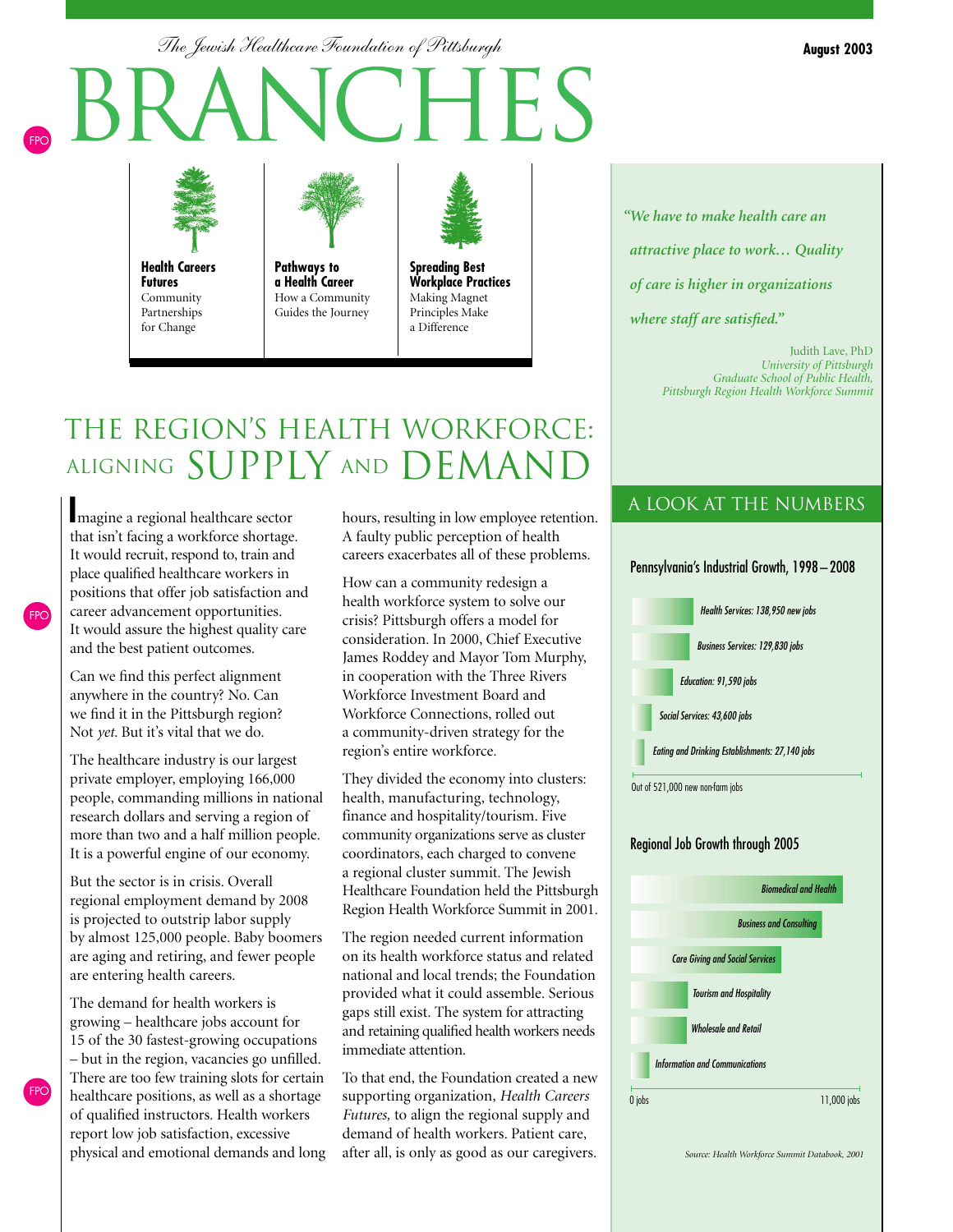

## HEALTH CAREERS FUTURES: COMMUNITY PARTNERSHIPS FOR CHANGE

The Jewish Healthcare Foundation, by supporting Health Careers Futures (HCF), aims to help the region achieve best patient outcomes. HCF builds on other related JHF initiatives such as the *Pittsburgh Regional Healthcare Initiative* (PRHI), the *Community-Based Organizations Initiative* (CBO), the *Health Sciences Fellowship* program and *Working Hearts*. PRHI is a regional collaboration of 42 hospitals and over 300 physicians, purchasers and plans who have committed to dramatic improvements in safety and clinical quality. The CBO applies a similar process improvement framework to community-based efforts in diabetes and depression. The Fellowship introduces health sciences graduate students to these principles. *Working Hearts* seeks to build a workforce of women who are informed about and active in advancing heart health. HCF, the region's health cluster coordinator since August 2002, has tapped into the networks established by the Foundation and these other programs, forming strong partnerships with a vast number of public and private organizations. The strategic guidance of the HCF Executive Advisory Board enables HCF to set an ambitious change agenda.

### **Driving the Change Agenda: Qualified Workers Give Quality Care**

hospitals have achieved excellent retention rates based on these principles, and HCF seeks to support the adoption of Magnet practices in all healthcare settings.

Qualified workers give quality care – best patient outcomes are impossible without an experienced and able workforce. This assumption underlies our work. Partnering organizations work with and through HCF to build a more seamless connection among those institutions and programs central to aligning supply and demand in the health professions. Among the key tasks in the agenda:



COMMUNITY-BASED  $\circledcirc$ ORGANIZATIONS INITIATIVE

JHF/CORO HEALTH SCIENCES  $\circledcirc$ FELLOWSHIP

WORKING HEARTS:  $\odot$ STRONG WOMEN STRONG HEARTS FPO

FPO

FPO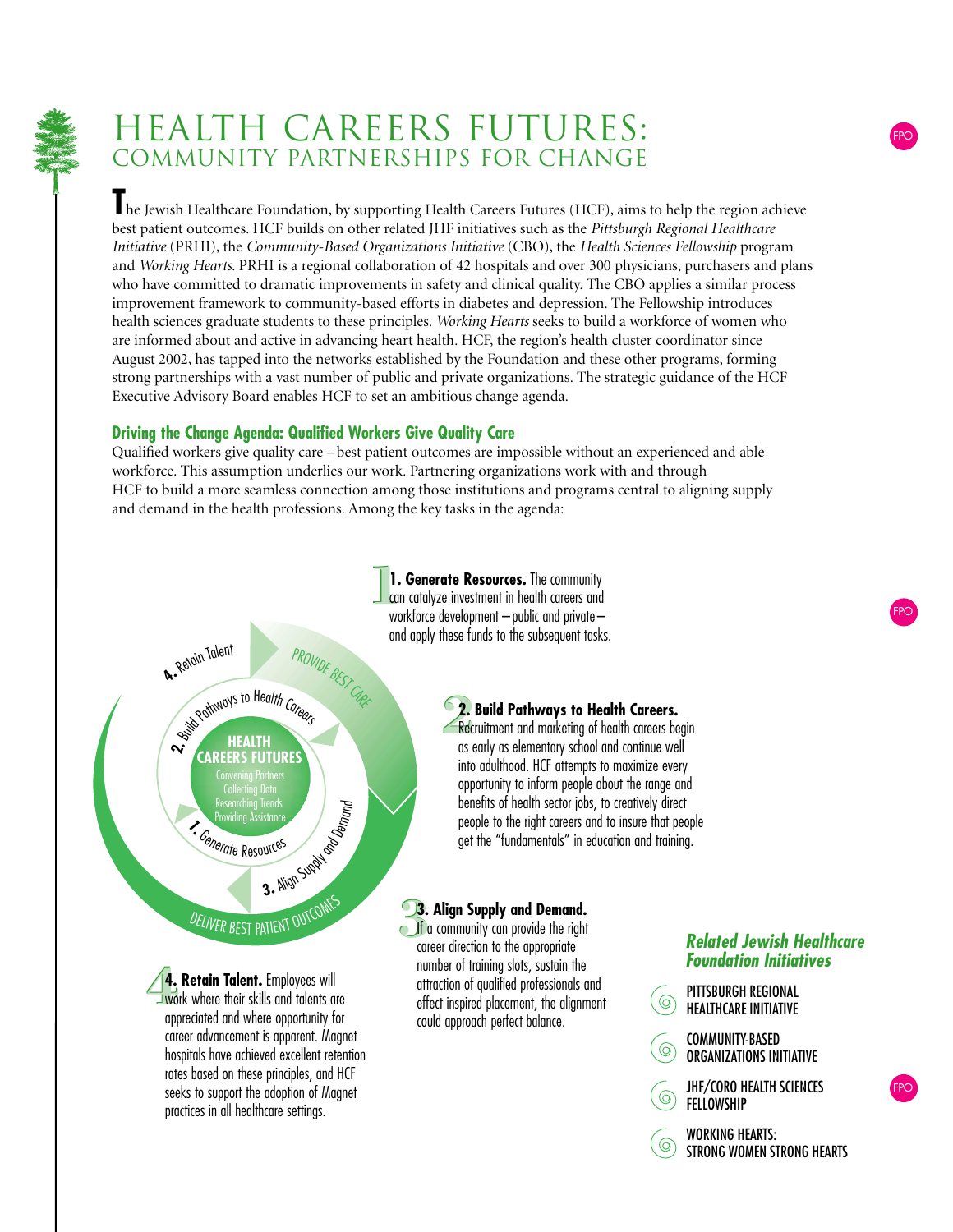### PATHWAYS TO A HEALTH CAREER: HOW A COMMUNITY GUIDES THE JOURNEY

**I**t takes a community – educators, employers, health professionals, and media – to guarantee appropriate pathways to a health career. The skills, experiences, and exposure an individual gains from elementary school and on – from assuring a solid foundation in basic math, science and reading, to providing real opportunities for advancement in a health sector job involve many players. Strong pathways can help a worker continue toward a health career and avoid obstacles or pitfalls… just like winning a game of "Chutes and Ladders."



### **Community Catalysts: Health Careers Futures Executive Advisory Board**

Linda Allen, Hospital Council of Western Pennsylvania; Rebecca Ambrosini, Uniontown Hospital; Earl Evens, Faith-Based Network; Karen Wolk Feinstein, Jewish Healthcare Foundation; Fred Fornataro, Tri-County Workforce Investment Board, Inc.; Mark Frick, Westmoreland Health System; Pam Golden, Pittsburgh Regional Alliance; Terri Scalise Hamm, Lutheran Affiliated Services; Jackie Dunbar-Jacob, School of Nursing, University of Pittsburgh; Brian Kelley, The Heinz Endowments; Kathleen Malloy, Community College of Allegheny County; Stephen Mitchell, Workforce Connections, Pennsylvania Economy League; Pearl Moore, Oncology Nursing Society; Linda Novak,West Penn Allegheny Health System; Ron Painter, Three Rivers Workforce Investment Board; Gregory Peaslee, UPMC Health System; Mimi Priselac, UPMC Braddock; Dolores Roskies, Health Careers Futures; Marilyn Rudolph, VHA Pennsylvania, Inc.; Georgine Scarpino, Carlow College; Ken Segel, Pittsburgh Regional Healthcare Initiative

FPO

FPO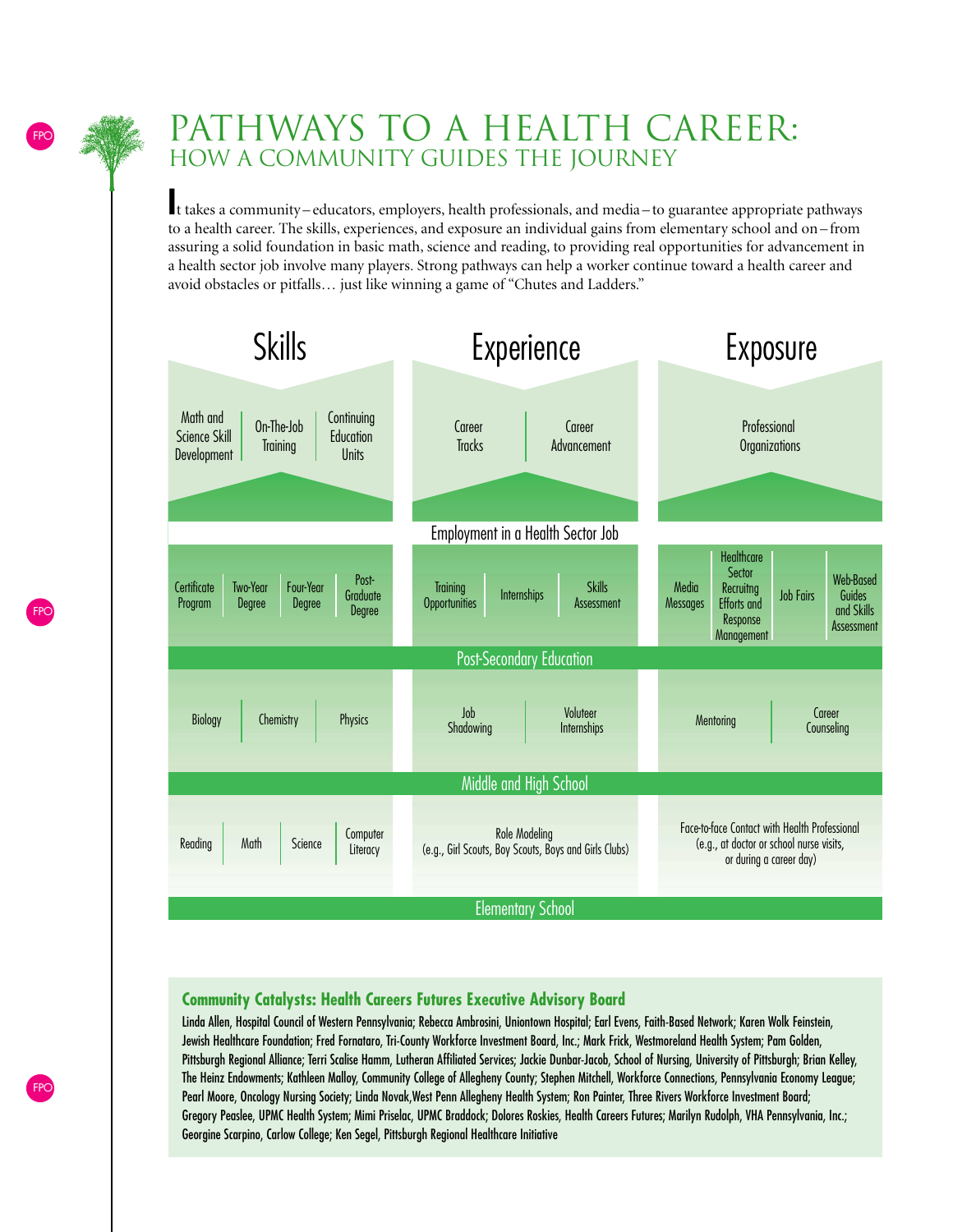# MAKING EVERY APPLICANT AN ENTRANT

**W** hat happens after a person sends a resume to a prospective employer? *Health Careers Futures* has learned that in one health system as many as 30,000 resumes are received every six months – but most are discarded because they do not match the needs of specific, posted job descriptions. In most cases, the applicant never learns about other possible health positions or careers that might be worth pursuing given his or her skills and experience.

*Health Careers Futures* wants to help equip the state's job search and placement system to target, track, and respond to those applicants who express interest in health careers more creatively and thoroughly. Many good potential health workers could be "captured" this way.

*Health Careers Futures* is working with state agencies, media, employers, training providers and other community organizations to develop an online recruitment, skills assessment and placement system for applicants to the region's healthcare sector.

Imagine a system in which information about health sector jobs is delivered to prospective health workers when they need it. Imagine a system that enables a prospective worker to learn whether his or her skills and interests mesh with any of a broad range of health careers, or one that could offer a virtual tour of a given workday in a health career. If data were available in real time, future workers could connect with training institutions and submit applications to health sector job postings on an as-needed, on-demand basis. The region's health sector, in turn, would have a rich source of data about the potential supply of labor in the region – strengthening its targeted recruitment and marketing efforts.

### **Research and Data Will Drive Our Efforts**

*Health Careers Futures* will manage a new clearinghouse for research and data on the region's health workforce, positioning the region for improved healthcare talent attraction, training, placement and retention. The information will provide a richer understanding of career paths and a reliable, real-time picture of our training and education capacity to target recruitment efforts. Among its first efforts:

- ► Study of educational and career pathways of those employed in health careers. Surveys of health workers, students, directors of human resources and others will identify points of entry and advancement along health career pathways.
- ✔ Assessment of health training and education capacity of regional institutions. A descriptive and evaluative picture of the variety of programs, availability of instructors, vacancy rates and post-training placement rates will improve the region's ability to qualify more health workers.
- Tracking of vacancy and retention rates across health careers. Real-time vacancy rates will ✔ inform the region's efforts to market local jobs, increase training capacity and project future labor demand. Retention rate data will identify those institutions that are most effective at keeping their employees and facilitate the development of "best practice" models.
- ✔ Documentation and distribution of best workplace practices. Study of the most effective recruitment, training and retention initiatives will be shared across organizations in the region and beyond.

## some Health Career **CHOICES**

*Audiologist Chiropractor Coding Specialist Dialysis Technician Emergency Medical Technician Health Information Technician Home and Personal Care Aide Licensed Practical Nurse Medical Assistant Medical Librarian Nurse Aide Paramedic Pharmacist Physical Therapy Assistant Physician Assistant Prosthetist*

- *Radiological Technologist Registered Nurse Respiratory Therapist*
	- *Social Worker Sonographer Surgical Technologist*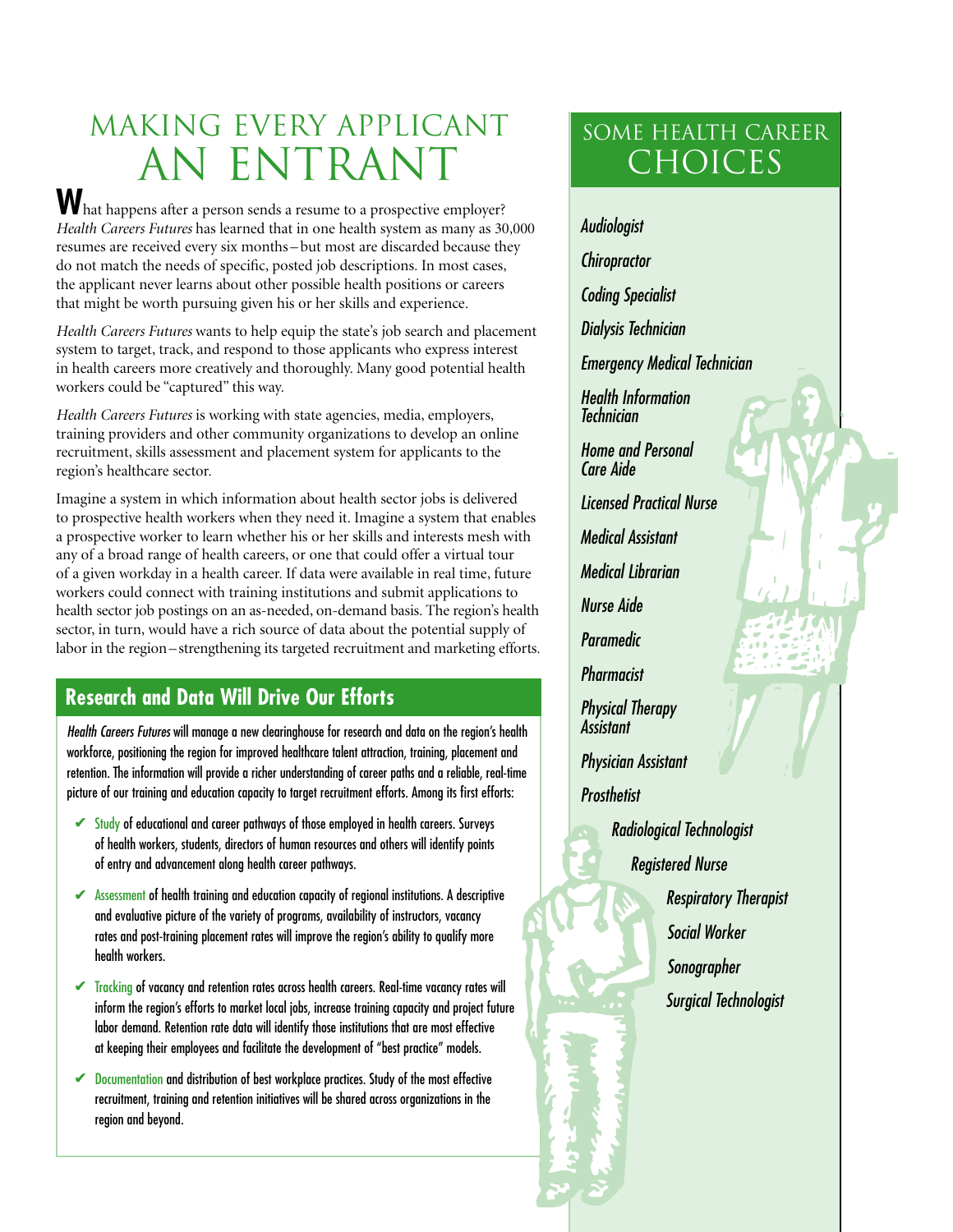# SPREADING BEST WORKPLACE PRACTICES

**I**f a hospital can consistently – even during workforce shortages – recruit and retain staff, it's a workforce magnet. A formal Magnet designation by the American Nursing Credentialing Center of the American Nursing Association indicates that patient care is the focus of a hospital's vision and work. Research has shown that such a hospital is likely to have better patient outcomes, patient satisfaction and worker retention than one without Magnet designation.

Magnet designation has been achieved by few organizations, only about 70 nationwide and none in western Pennsylvania. The principles behind Magnet designation, however, can be adopted by all health organizations. *Health Careers Futures* plans to be the region's catalyst for the application of these principles through education, partnerships and collaborations, and resource development. It also plans to help institutions implement magnet principles and, ultimately, achieve Magnet status.

It's on its way. In March, nearly 80 healthcare, workforce development and other interested organizations sent their employees to a summit on Magnet designation and Magnet workplace principles. *Health Careers Futures* and the Jewish Healthcare Foundation,

with support from Highmark Blue Cross Blue Shield and Workforce Connections, sponsored the full-day program.

Want to learn more about the Magnet process? *Health Careers Futures* has a limited number of CDs and ANCC Magnet Recognition Brochures – call 412.594.3635.

#### Connecting Graduate Students of Health Sciences to the Region

The **JHF/Coro Health Sciences Fellowship**, a collaboration between the Jewish Healthcare Foundation and the Coro Center for Civic Leadership, offers talented and highly motivated graduate students an intensive eight-week summer program that enhances current internships, practicum and experiential learning requirements by examining issues beyond those covered in traditional education.

Pittsburgh is a national center for the education of health professionals, housing some of the country's leading universities and healthcare institutions. Local graduate students in the health sciences lack easy access to cutting edge leaders and issues, health practices, policies and discoveries in the region. *Health Careers Futures*, in fulfilling its mission to attract, retain and track qualified health sector employees, partners with two health sciences fellowship programs to introduce students to local health and medical luminaries in multidisciplinary sessions.

The **Jonas Salk Health Fellowship** is a collaboration between JHF and the Jewish University Center. The interdisciplinary fellowship integrates

ZN.

medical ethics and Judaic principles in discussions of the core content of the JHF/Coro experience.

### **The Cost of Turnover: A Nursing Example**

- Approximately 500,000 registered nurses work in U.S. hospitals today.
- Given a turnover rate of 15%, 75,000 will leave their hospitals every year.
- Given an average replacement cost of \$40,000 per nurse, replacing all nurses in the country will cost \$3 billion every year.

Adapted from *Healthcare on the Bleeding Edge*, chapter six of *Impending Crisis: Too Many Jobs, Too Few People* by Roger Herman, Tom Olivio and Joyce Gioia, Oakhill Press, 2003.